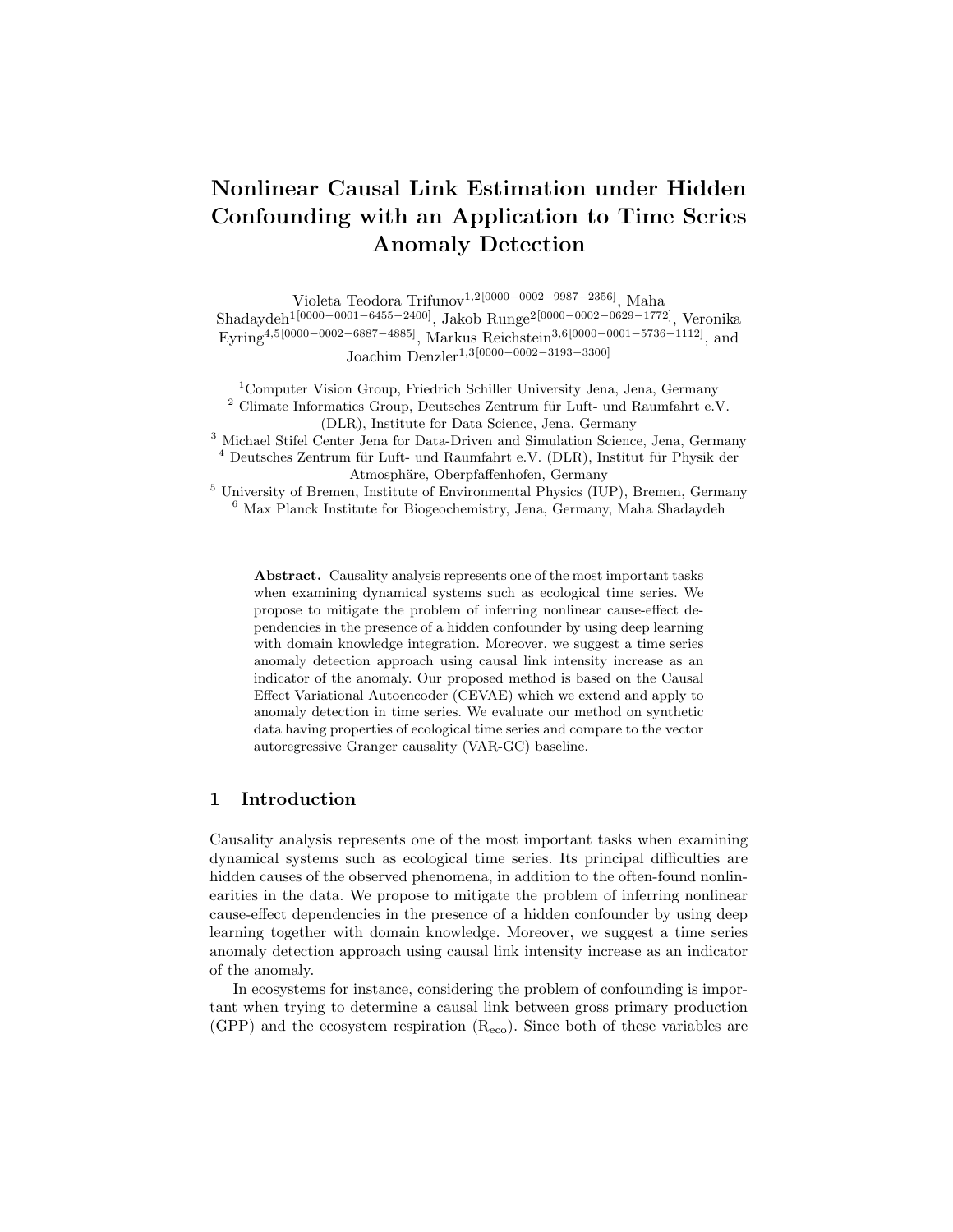

Fig. 1: Causal graphical model portraying hidden confounding with one proxy. Variable Y denotes an outcome, W an intervention variable, Z an unobserved confounder and X denotes a proxy variable providing noisy views on the hidden confounder Z.

influenced by the global radiation  $(R_{\mathcal{g}})$ , one cannot be certain that the causal link between them is not influenced by this variable. Therefore, not considering a confounder may lead to incorrect conclusions. Two variables,  $W$  and  $Y$ , are said to be *confounded* if there exists another variable  $Z$  that causes both  $W$  and  $Y$ . In order to verify whether the confounder is influencing the link between  $W$  and  $Y$ , we need to intervene on  $W$  in the sense of do-Calculus [15] and thereby remove any influence of  $Z$  on  $W$ . If the intervention on  $W$  does not affect the outcome, it is clear that the causal link between  $W$  and  $Y$  is influenced exclusively by the hidden confounder Z itself.

When a confounder is observed, the usual approach for accounting for its effect is to "control" for it, for instance by covariate-adjusted regression or propensity score regression [12]. However, if a confounder is hidden or unmeasured, it is impossible to estimate the effect of the intervention on the outcome without further assumptions [15]. This is, nevertheless, a problem of utmost importance in observational studies, Simpson's paradox [23] being a good example of the type of bias that may occur in causal inference if unmeasured confounding is not properly dealt with. One way to tackle this issue is by using a proxy to the hidden confounder instead of the confounder itself. In the previously described ecosystem example, the air temperature (T) can be utilized as a proxy to the confounder  $R_g$ . Figure 1 depicts a version of this problem in the form of a causal graphical model when there is only one proxy variable, as suggested by [13]. For more general proxy models, as well as conditions under which they could be identified, see [14].

In ecological time series, variables often contain trends or periodic components such as diurnal and seasonal cycles. These act as an unobserved confounder, concealing the true causal effect between the affected variables. It was recently shown in [21] that time domain causality analysis of ecosystem variables based on vector autoregressive Granger Causality (VAR-GC) [7], may result in spurious causal links due to the diurnal or seasonal cycle. To tackle this issue,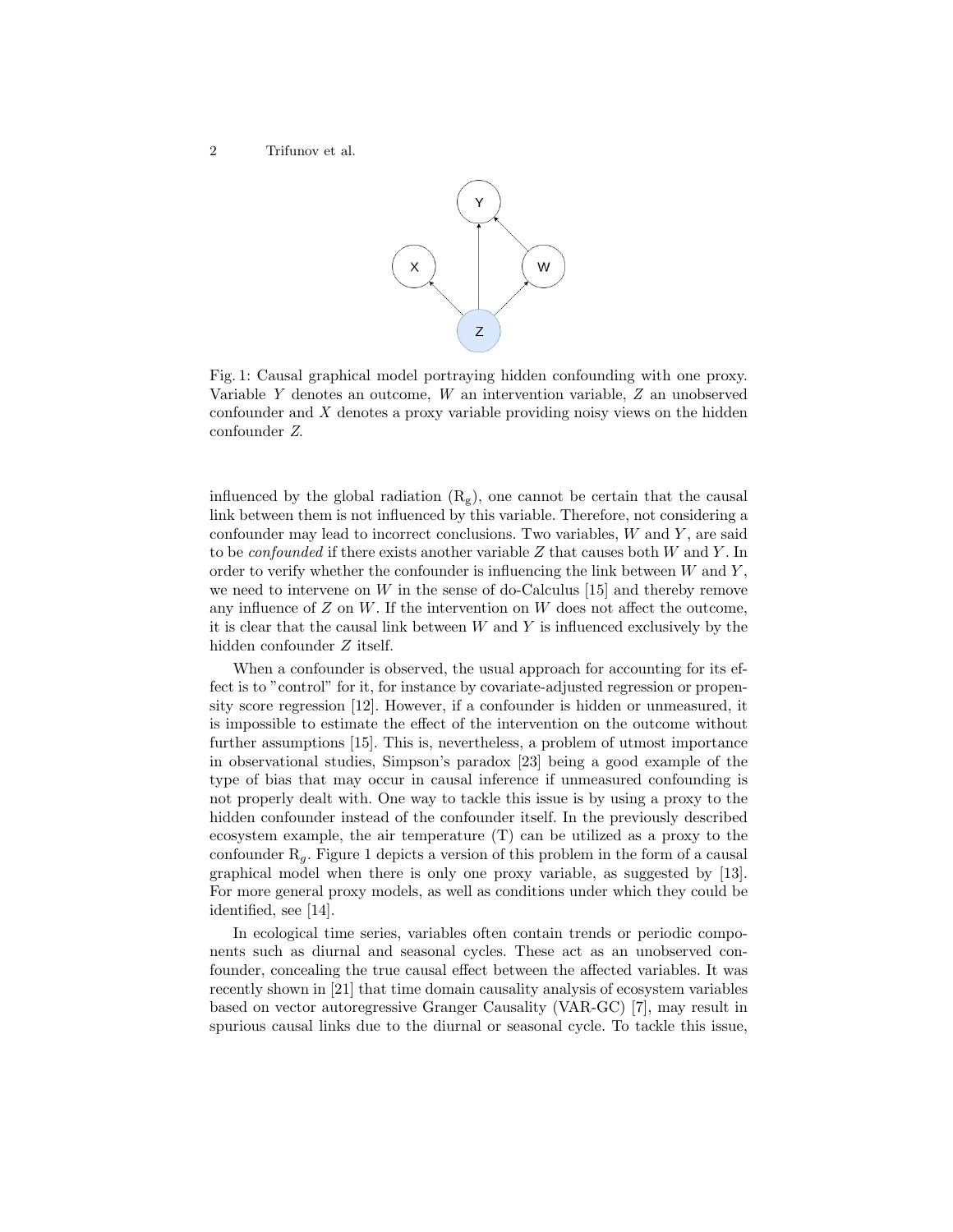the authors in [21] proposed to use the parametric frequency domain representation of VAR-GC. It was further shown in [20], [19] that anomalous events can be detected as those events where the causal intensities between the variables in certain frequency bands differ considerably from the average causal intensities. The application of our method to anomaly detection builds upon these findings. Namely, we estimate the causal link intensity between confounded variables and by observing an increase of this estimation, we are able to detect anomalies. Moreover, our work extends to a setting where seasonal cycles or trends are acting as the unobserved confounder. Additionally, we are able to perform causal inference of not only linear, but also the nonlinear inter-variable relationships, which are difficult to consider using GC methods. Our suggested method is based on the causal effect variational autoencoder (CEVAE) [13], a deep graphical model designed to estimate the unknown latent space summarizing the confounders and the causal effect by relying on a noisy proxy of the hidden confounder, as seen in Figure 1. It is required that the causal graphical model used by the CEVAE satisfies the back-door criterion [15] in order for it to be possible to use the do-Calculus and calculate the desired causal effect. We extend CEVAE for ecological time series and use it to infer a nonlinear causal link between variables confounded by the periodic component such as the seasonal or diurnal cycle. We apply our proposed method in this setting to estimate the intensity of the previously mentioned causal link. By being able to do so, we use its increase to detect anomalies. Furthermore, we are, to the best of our knowledge, first to use this deep graphical model for anomaly detection. In summary, our method which builds upon the CEVAE is in line with the trend to apply deep learning in Earth system analysis for describing the spatio-temporal dependency of ecosystems on climate and the interacting geo-factors as recognized by [17].

In Section 2, we discuss methods of causality analysis and anomaly detection on time series, whereas we devote Section 3 to outlining the CEVAE method along with our adaptation of it to ecological data. In Section 4 we describe synthetic data used to evaluate our method, followed by experimental results and the comparison to the VAR-GC method. Finally, Section 5 concludes our paper.

## 2 Related work

The analysis of causal dependencies in time series has become a focal point of study in various fields such as engineering, finance, the physical and life sciences [18]. The main assumption of this probabilistic concept of causality is that causes always come before their effects in time. This means that if one time series causes another series, knowing the former series should be helpful for predicting future values of the latter series after influences of all other variables have been considered. A standard method used for this purpose is Granger Causality (GC) applied in the setting of no hidden confounding [4] and only when causal links are linear. These limitations persist in anomaly detection methods relying on GC for time series [16]. Seeking to improve the conventional way of causality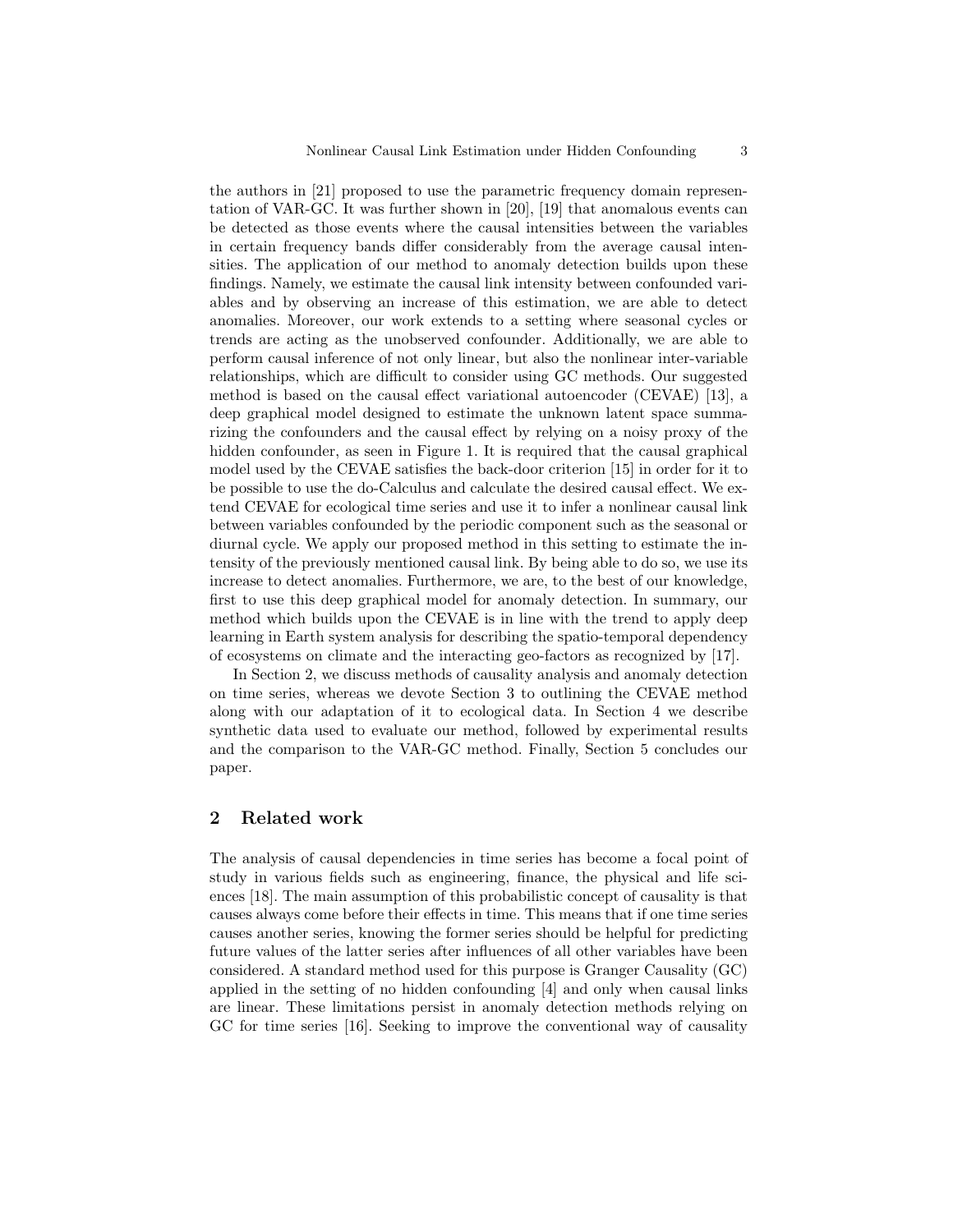analysis, several deep learning approaches have been suggested. One such approach is introduced for inferring interactions between variables while learning the dynamics in an unsupervised manner [10]. Furthermore, Causal Effect Network (CEN) [11] has been proposed for assessing causal relationships of time series, as well as their time delays between different processes. However, these methods cannot be applied when causal inter-variable relations are nonlinear, nor when they are driven by a hidden confounder. In [24], causality between the global radiative forcing and the annual global mean surface temperature anomalies (GMTA) is measured as the time rate of information flowing from one time series to another. A different branch of research that deals with modelling the latent variable space using deep graphical models was introduced in the recent years, specifically by the introduction of a Variational Autoencoder (VAE) in [9]. It is a deep learning method combined with a directed probabilistic graphical model for efficient inference in the presence of continuous latent variables with intractable posterior distributions. Moreover, it represents a crucial building block of a CEVAE [13], which allows for estimation of the unknown latent space and inference of the causal links between the confounded variables. Our work extends the capabilities of a CEVAE to time series, as well as to its novel application to anomaly detection using an increase of the causal link intensity.

An unsupervised method for discovering anomalies considering intervals of multivariate time series is proposed by [1]. It proposes that instead of regarding one point at the time, it is beneficial to compare probability distribution of samples within an interval to that of the rest of the data. A recently developed method for anomaly detection of time series using a Variational Recurrent Autoencoder (VRAE) [5] is proposed in [2]. It applies a latent-space detection approach which considers the variability of the latent representations, as well as their expectation and computes the anomaly score using the median Wasserstein distance [25] between a test sample and other samples within the test set of latent representations.

Our method differs substantially from other anomaly detection approaches as we rely on causal link intensity changes in the presence of an unobserved confounder for detecting anomalies in ecological time series which has, to the best of our knowledge, not been done so far.

## 3 Methodology

#### 3.1 Causal effect variational autoencoder

Based on a VAE [9] and a TARnet [22] generative model structure, CEVAE [13] is a deep learning method dealing with hidden confounding as it estimates the latent space and summarizes the causal effect of discrete or continuous, nonsequential variables, using a noisy proxy related to the confounder, as shown in Figure 1. One of its original applications was to medical data, so that in Figure 1 W denotes treatment, Y an outcome of the treatment, whereas a hidden confounder Z represents the socio-economic status of each patient and its proxy X represents patient's income for the previous year and a place of residence. The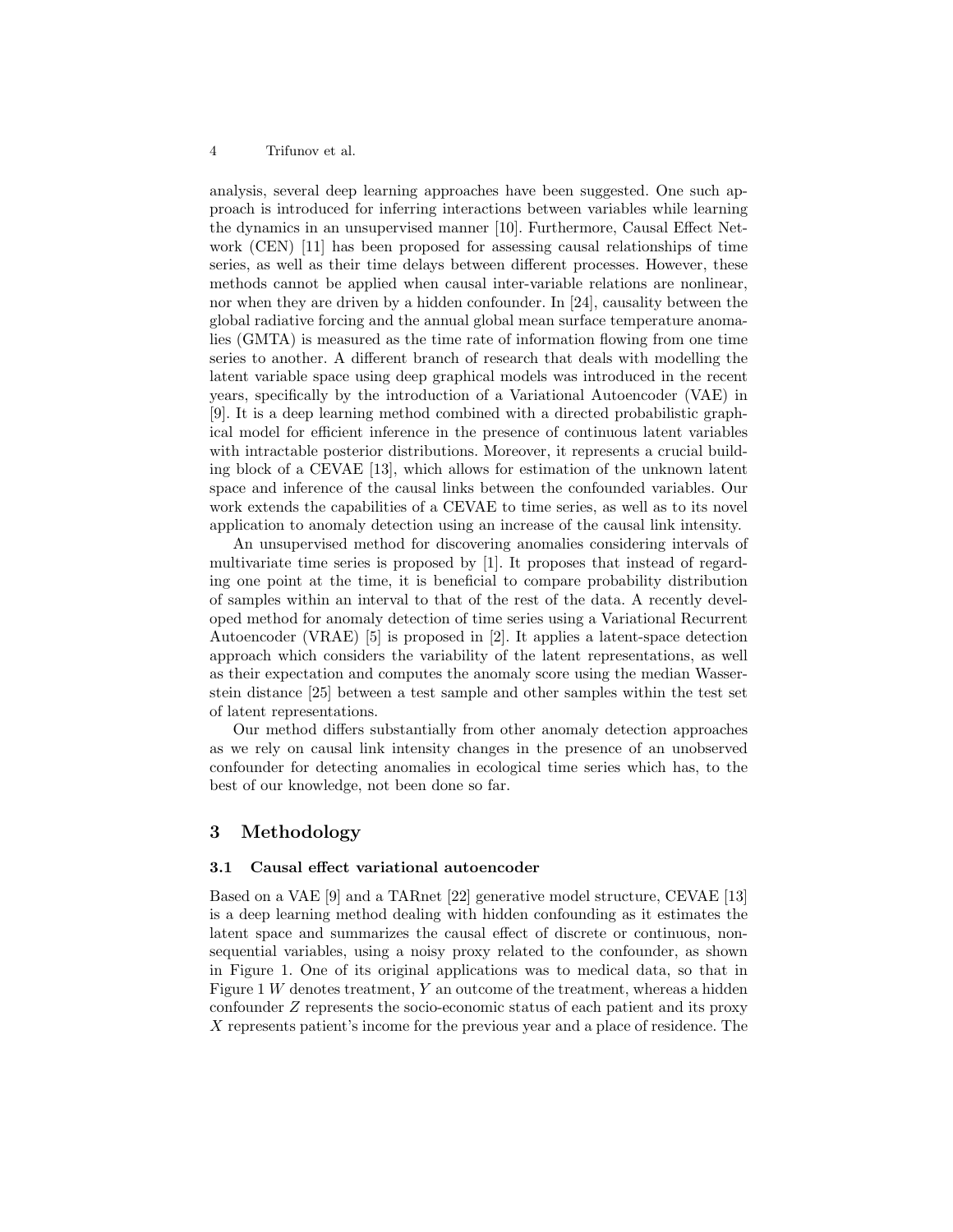

Fig. 2: Synthetic data. The first row shows the hidden confounder Z with parameters  $b = 5$  and  $f = 36.5$ ; the second row shows the noisy proxy X for  $s = 500$ and  $\beta = 0.3$ ; the third row shows variable W for  $\mu_w = 0.55$  and  $e = 0.4$  without intervention; the fourth row shows variable  $W$  with intervention; the fifth row shows the outcome Y for  $g = 0.8$  and  $\alpha = 3$ .

main objective was, therefore, recovering the Individual Treatment Effect (ITE) and the Average Treatment Effect (ATE) defined in (1) and (2), respectively:

$$
ITE(x) := \mathbb{E}(Y|X = x, do(W = w^{1})) - \mathbb{E}(Y|X = x, do(W = w^{0})) \tag{1}
$$

$$
ATE := \mathbb{E}(ITE(x)) \tag{2}
$$

These metrics are defined for each value x of variable X, and by  $w<sup>1</sup>$  we denote applied treatment, while values of  $W$  when no treatment is applied are denoted by  $w^0$ . ATE is easily calculated once we recover the ITE, and to do that we need to recover the joint probability  $p(Z, X, W, Y)$ , as shown by Theorem 1 in [13]. Obtaining this joint distribution is done through a model network of a CEVAE by estimating the true posterior over  $Z$  which depends on  $X, W$  and  $Y$ , whereas Z itself is modelled by the standard normal distribution. The estimate of the posterior is then inferred via TARnet [22] by splitting it for each intervention group in  $W$ . It is then possible to construct a single objective for the inference and model networks, i.e. the variational lower bound

$$
\mathcal{L} = \sum_{i=1}^{N} \mathbb{E}_{q(z_i|x_i, w_i, y_i)} (\log p(z_i) - \log q(z_i|x_i, w_i, y_i) + \log p(x_i, w_i|z_i) + \log p(y_i|w_i, z_i))
$$
\n(3)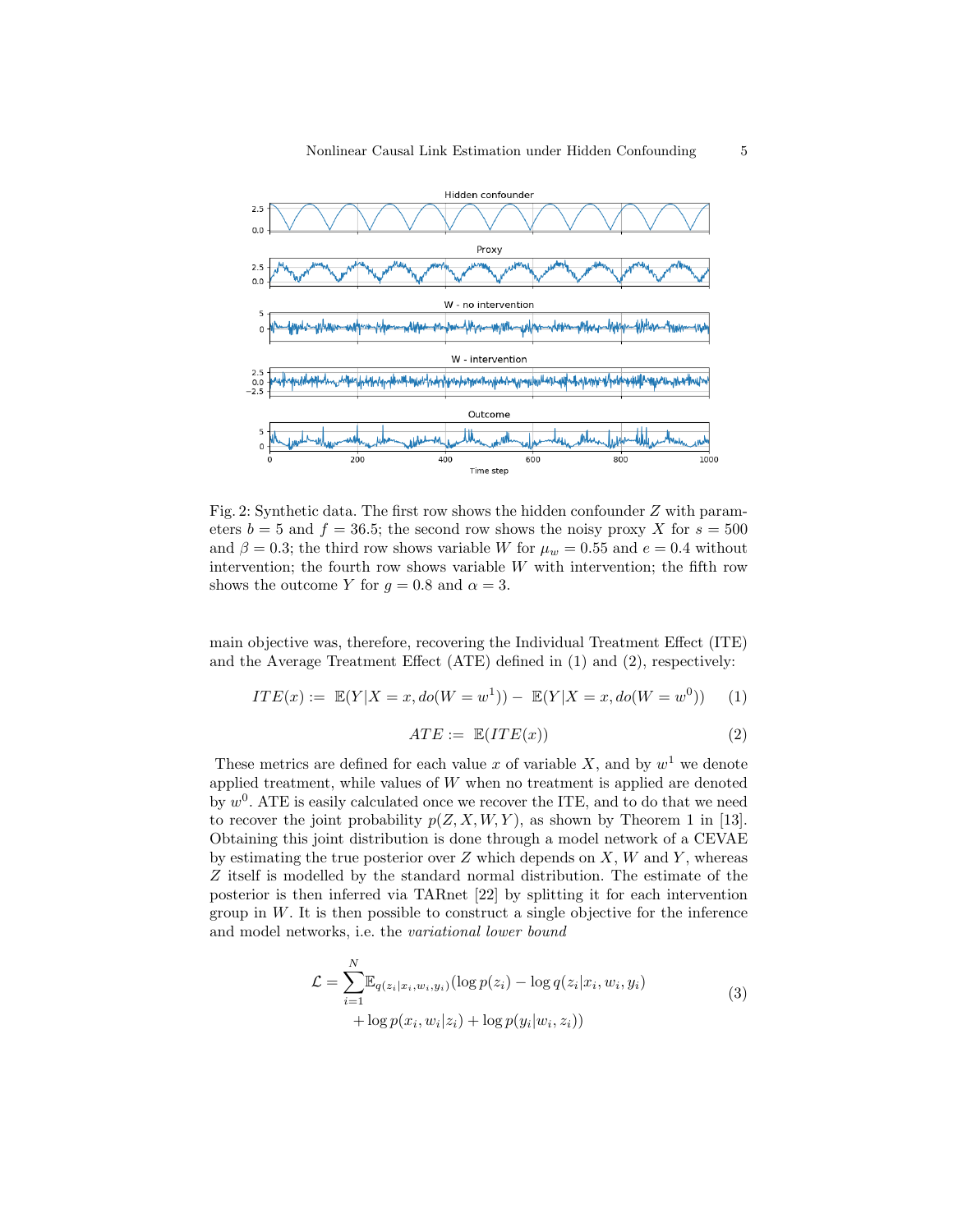of the causal graphical model from Figure 1. By  $x_i$  we denoted an input data point,  $w_i$  corresponds to the treatment assignment,  $y_i$  to the outcome of the specific treatment,  $z_i$  corresponds to the latent hidden confounder and by  $q$ we denote estimation of the probability distribution with the same arguments. Finally, since it is necessary to know the intervention assignment  $w$  together with its outcome  $y$  before inferring the posterior distribution over  $Z$ , two auxiliary distributions are introduced, helping to predict  $w_i$  and  $y_i$  for new samples, so the variational lower bound becomes

$$
\mathcal{F}_{CEVAE} = \mathcal{L} + \sum_{i=1}^{N} (\log q(w_i = w_i^* | x_i^*) + \log q(y_i = y_i^* | x_i^*, w_i^*)), \tag{4}
$$

where  $x_i^*, w_i^*, y_i^*$  are the observed values for the input, intervention and outcome variables in the training set.

#### 3.2 CEVAE for ecological time series

When analysing ecological time series, one often encounters variables having periodic components such as diurnal and seasonal cycles. This can make it difficult to infer inter-variable causal dependencies as the underlying cycle may be influencing them as well. Synthetic data we use for the evaluation of our method, shown in Figure 2, is generated such that these periodic components act as the hidden confounder. Our task is to infer the causal link intensity between W and Y in the presence of this confounder and detect anomalies induced by the causal link intensity's increase. In contrast to the conventional CEVAE setting, our intervention variable  $W$  is a time series. This means we needed to find a different way of intervening on W in order to estimate the desired cause-effect relations. To further put the CEVAE into our context, we adjust several required probability distributions. Namely, we model a conditional distribution of W given Z as defined in (5).

$$
p(W|Z) = \mathcal{N}(\mu_w, \sigma_w^2), \quad [\mu_w, \sigma_w] = f_1(Z) \tag{5}
$$

Estimation of this distribution is obtained through the use of the proxy  $X$ :

$$
q(W|X) = \mathcal{N}(\mu_{\hat{w}}, \sigma_{\hat{w}}^2), \quad [\mu_{\hat{w}}, \sigma_{\hat{w}}] = f_2(X) \tag{6}
$$

Functions  $f_1$  and  $f_2$  are feedforward neural networks with three layers. To measure the intervention effect of  $W$  to  $Y$  we extend ITE to the case of a sequential intervention and define the Interval Intervention Effect (IIE) and the Average Intervention Effect (AIE):

$$
IIE(x) := \mathbb{E}(Y|x_i \le X \le x_{i+1}, do(W = w^1)) -
$$
  
 
$$
\mathbb{E}(Y|x_i \le X \le x_{i+1}, do(W = w^0))
$$
 (7)

$$
AIE := \mathbb{E}(IIE(x))\tag{8}
$$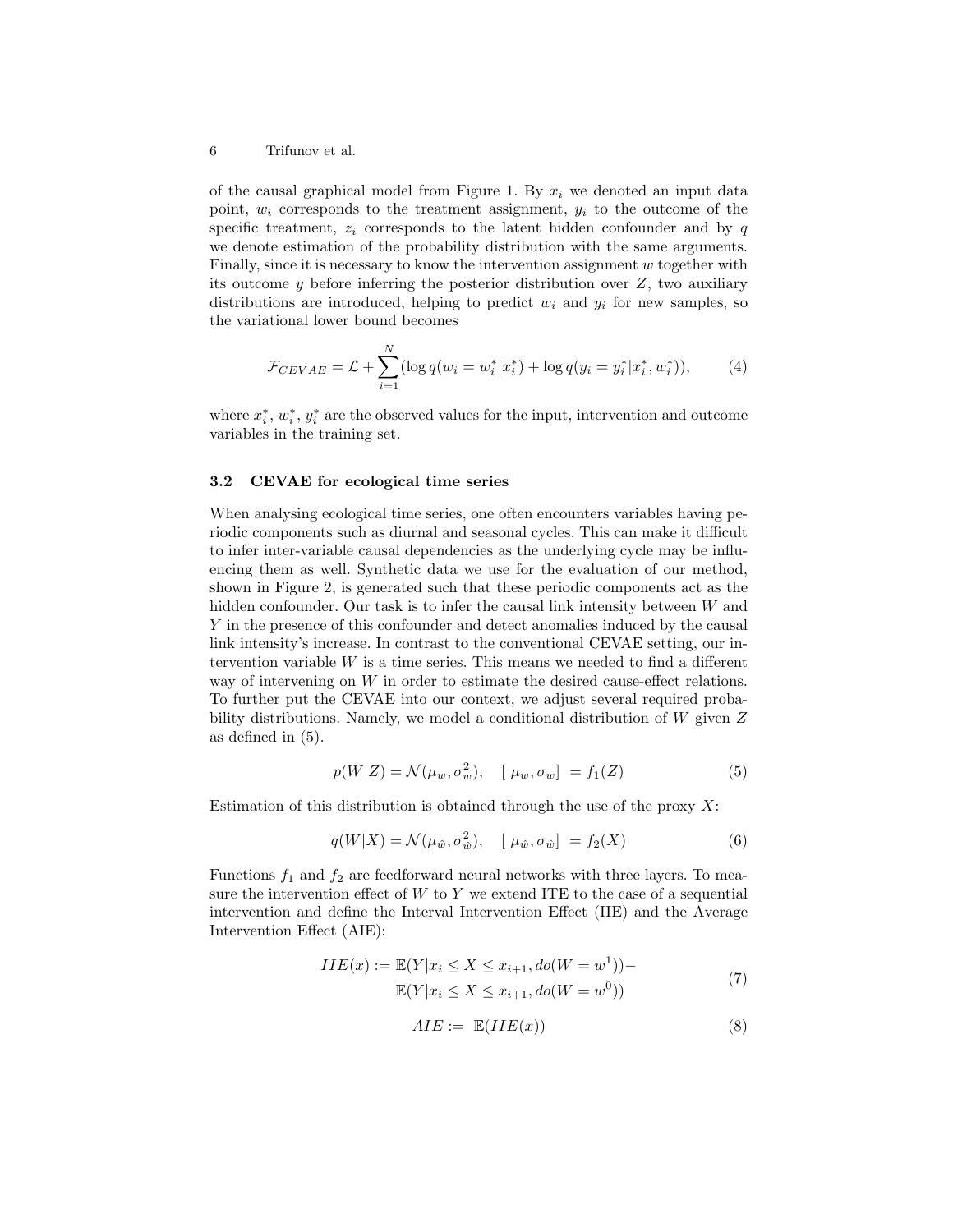In (7) and (8),  $x_0$  and  $x_i$  are the interval limits for  $i \in \{1, \ldots m\}$  and  $m = 256$ , as we regularly quantize variable X into an 8-bit word, whereas  $w^1$  and  $w^0$  denote intervention or no intervention on W, respectively.

For detecting anomalies in the intervention variable W under hidden confounding, we utilize the increase of the intensity of the causal link from W to Y regardless of its linearity and deploy a sliding window approach documenting the estimated AIE for each window.

#### 3.3 Vector autoregressive Granger Causality

The main assumption of Granger causality (GC) [7] is that causes precede their effects and can be used for their prediction. Let  $u_i, i = 1, \dots, N$  be the time series of N ecological variables. Each time series  $u_i(t)$ ,  $t = 1, \dots, k$  is a realization of length k real valued discrete stationary stochastic process  $U_i, i = 1, \cdots, N$ . These N time series can be represented by a pth order vector autoregressive model  $(VAR(p))$  of the form

$$
\begin{bmatrix} u_1(t) \\ \vdots \\ u_N(t) \end{bmatrix} = \sum_{r=1}^p A_r \begin{bmatrix} u_1(t-r) \\ \vdots \\ u_N(t-r) \end{bmatrix} + \begin{bmatrix} \epsilon_1(t) \\ \vdots \\ \epsilon_N(t) \end{bmatrix} . \tag{9}
$$

The residuals  $\epsilon_i, i = 1, \dots, N$  form a white noise stationary process with covariance matrix  $\Sigma$ . The model parameters at time lags  $r = 1, \dots, p$  comprise the matrix  $A_r = [a_{ij}(r)]_{N \times N}$ . Let  $\Sigma_j$  be the covariance matrix of the residual  $\epsilon_j$  associated to  $u_j$  using the model in (9), and let  $\sum_j^{i-1}$  denote the covariance matrix of this residual after excluding the *i*th raw and column in  $A_r$ . The time domain VAR-GC of  $u_i$  on  $u_j$  conditioned on all other variables is defined by [6]

$$
\gamma_{i \to j} = \ln \frac{|\Sigma_j^{i-}|}{|\Sigma_j|}.\tag{10}
$$

## 4 Experiments

By experiments on synthetic data we first demonstrate that our method is sensitive to the increase of the nonlinear causal link's intensity between the confounded variables, which we then exploit to achieve the second goal of this work, i.e. to apply CEVAE for detecting anomalies. In regard of the neural network architecture, we closely followed [13]. We used feedforward neural networks, namely  $f_1$  and  $f_2$  having 3 hidden layers, with ELU [3] nonlinearity and 200 neurons in each layer. We note, however, that more hidden layers can be used. We modelled variable  $Z$  as normally distributed with 20 dimensions, due to its latency. We used a small weight decay term for all parameters, with  $\lambda = 0.0001$ . For optimization, Adamax [8] was utilized with a learning rate of 0.01. Furthermore, early stopping according to the lower bound on a validation set was performed. For obtaining the outcomes  $p(y|x_i \leq X \leq x_{i+1}, do(W = w^1))$  and  $p(y|x_i \leq X \leq x_{i+1}, do(W = w^0))$  we averaged over 100 samples from the approximate posterior  $q(Z|X) = \sum_{w} \int q(Z|w, y, X)q(y|w, X)q(w|X)dy.$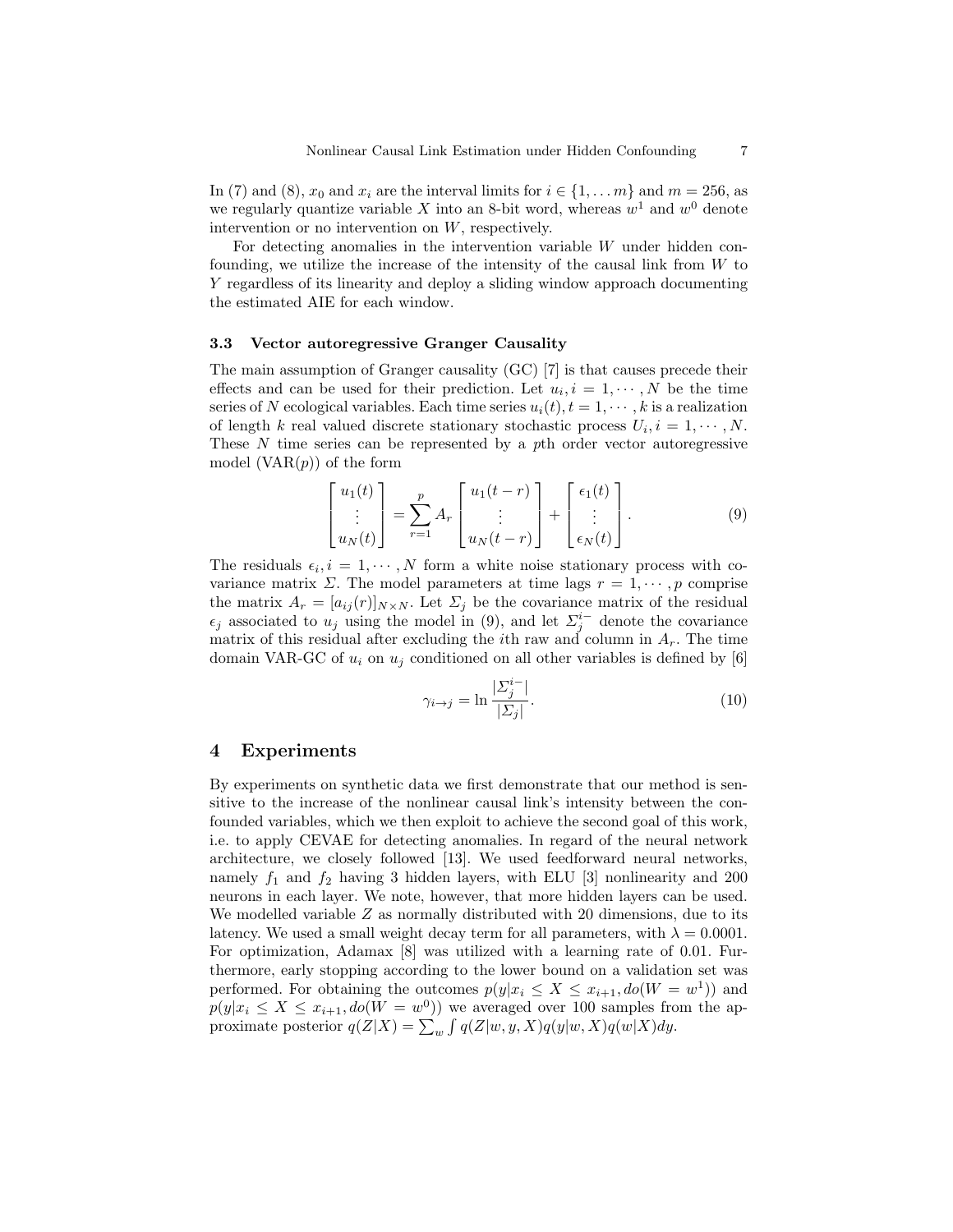8 Trifunov et al.



Fig. 3: Absolute error of  $AIE$  estimation on synthetic data samples for  $\alpha = 1$ ,  $\beta = 0.3$  and quantization level  $m = 2^8$ . We note that absolute AIE error  $\epsilon$  is already quite small for the sample size  $N = 1000$ .

#### 4.1 Synthetic data

The synthetic data was created according to causal relationships of the graphical model in Figure 1, which we consider to be the ground truth. In real data, these causal relationships are extracted from the prior expert knowledge. We create a hidden confounder Z as:

$$
Z_t = |b \cdot \cos(\frac{\pi}{2} \cdot \frac{t}{f})|, \text{ for } b, f \in \mathbb{R}
$$
 (11)

where  $t \in \{0, \ldots N\}$  and N denotes the sample size. It is defined to resemble a periodic component such as daily or seasonal cycle often encountered in ecological time series. Noisy proxy X is defined through shifting Z by a constant  $s \in \mathbb{N}$ and the noise level  $\beta \in (0,1)$ :

$$
X_t = Z_{t-s} + \beta \cdot \epsilon_X, \text{ for } \epsilon_X \sim \mathcal{N}(0,1). \tag{12}
$$

The intervention variable  $W$  is modelled to be influenced by the unobserved confounder as follows:

$$
W_t \sim \mathcal{N}(\mu_w, e \cdot Z_t), \ e \in (0, 1) \tag{13}
$$

As an intervention, we consider values of the intervention variable where values of the proxy's periodic component are less than its half. This type of the intervention was chosen in order for it to satisfy the properties of do-calculus. Moreover, it allows for an almost straightforward application of our method to real data. Namely, after intervention, causal link between W and its parent Z should either be removed or so small, that it can be neglected.

The outcome  $Y$  is modelled to be influenced by both the hidden confounder  $Z$ and the intervention variable W with added Gaussian noise as:

$$
Y_t = 0.7 \cdot Z_t + g^{-(\alpha \cdot (W_t - \mu_w) + \mu_w)} + \epsilon_Y, \text{ for } \epsilon_Y \sim \mathcal{N}(0, 0.1), g \in (0, 1)
$$
 (14)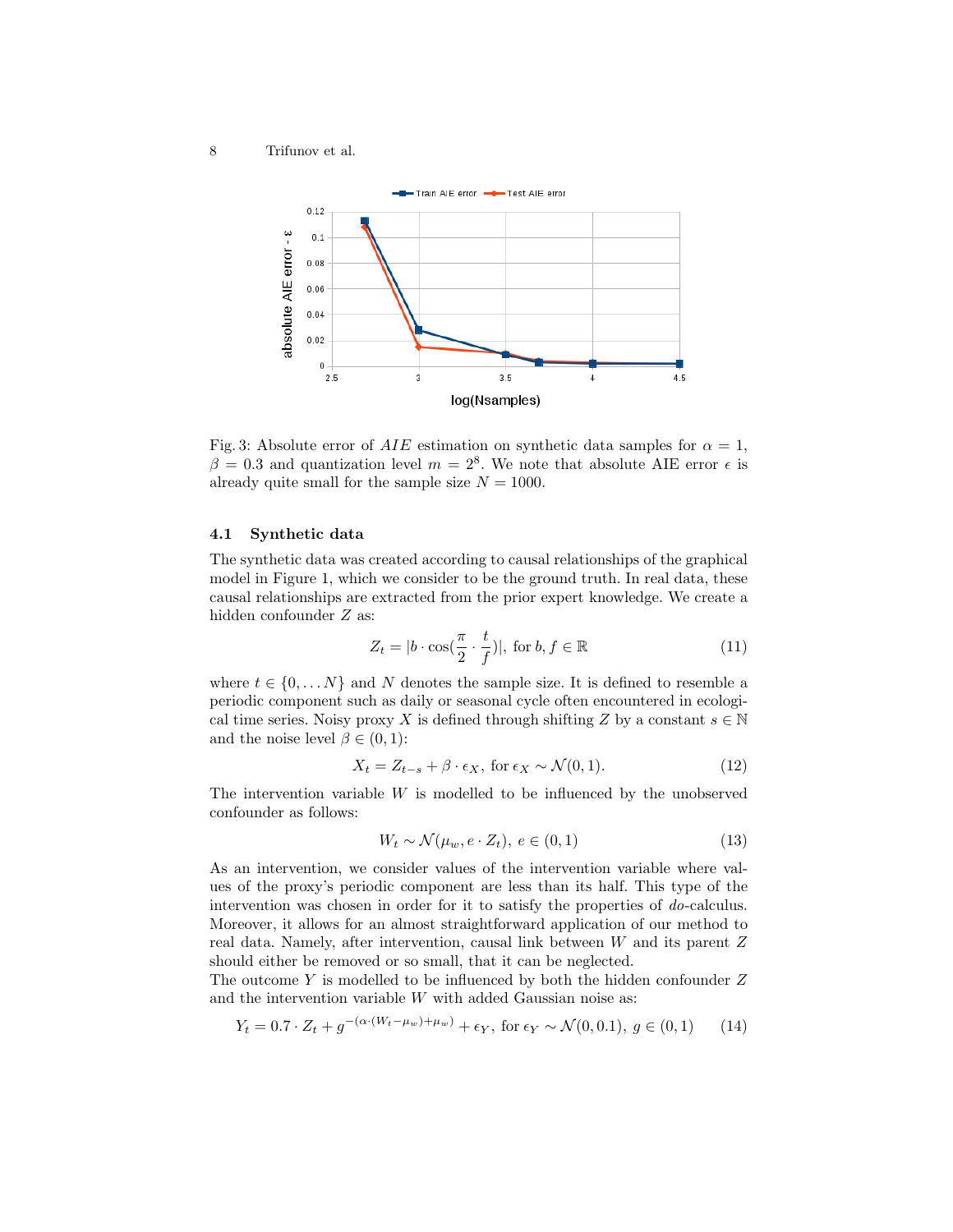

(a)





Fig. 4: (a) Causal link estimation results of our method in comparison to the vector autoregressive Granger causality. Blue and orange curves show our method's estimation of the AIE during training and test, respectively, for  $\beta = 0.3$ ,  $m = 2^8$ ,  $s = 500$  and sample size  $N = 1000$ . Green curve shows results of the VAR-GC when the confounder  $Z$  is included. (b) Causal link estimation results of the VAR-GC method when the confounder is hidden. We note that our method performs better than VAR-GC baseline when the confounder is excluded and comparatively well to the VAR-GC with the included confounder.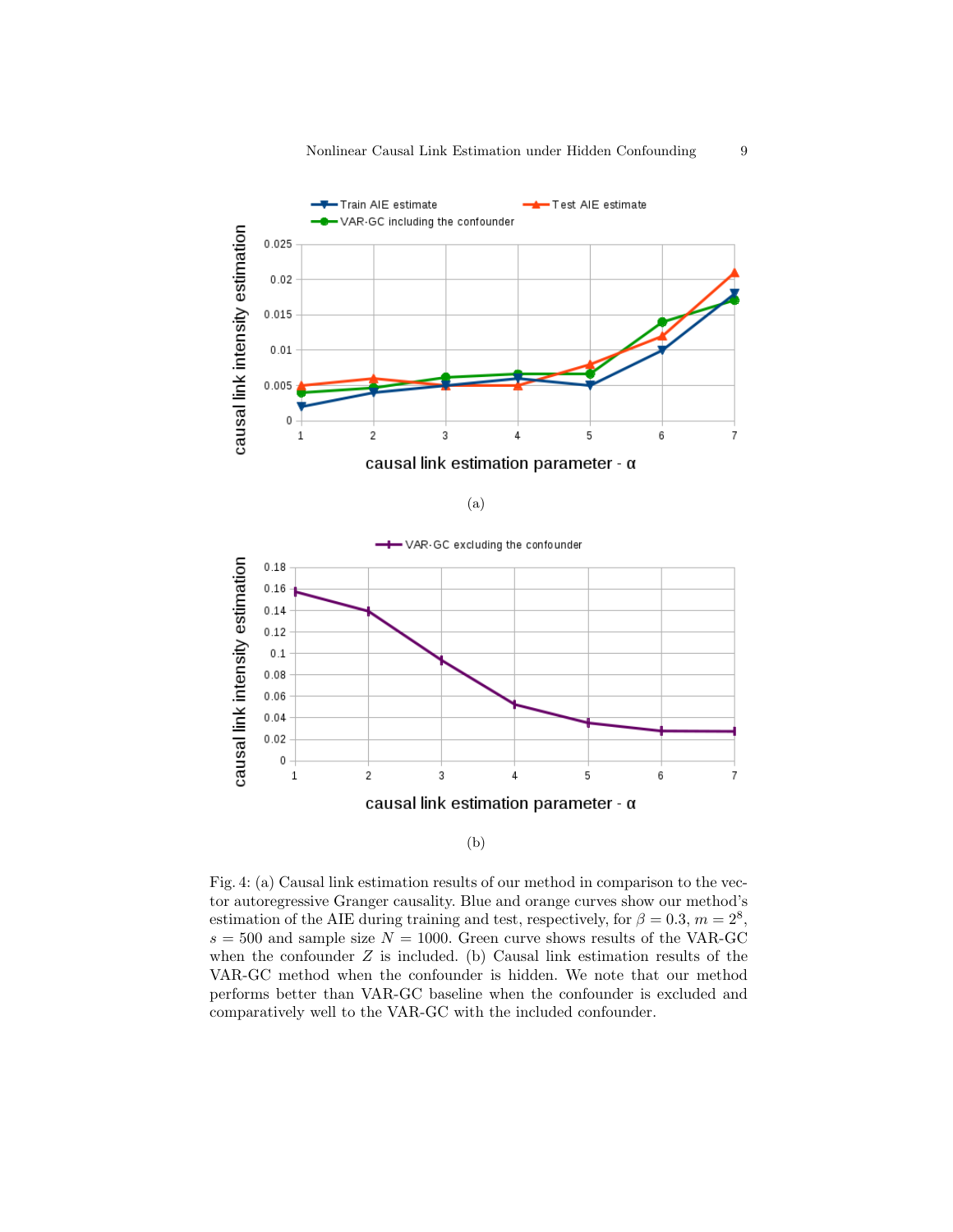10 Trifunov et al.



Fig. 5: Proxy noise level vs absolute AIE error  $\epsilon$  for  $\alpha = 2$ ,  $m = 2^8$ ,  $s = 500$  and sample size  $N = 1000$ . We observe that trend lines of the absolute AIE error for different values of the proxy noise level  $\beta$  are very close to constant.

## 4.2 Causal link intensity estimation

In the case when  $\alpha \in (0,1)$ , perturbations in the variance of W are very small and we consider them neither as the intervention nor as the anomaly. We rather focus on causal link intensity estimation for  $\alpha > 1$ . A relationship between  $\alpha$ , the parameter of a function proportional to the causal link's intensity, and the AIE metric's estimation is shown in Figure 4(a). This illustrates our method's sensitivity to the increase of the causal link strength between the confounded variables, predicting its estimation accordingly. To choose the most suitable sample size, we conducted an experiment in which we ran our method for nonlinear causal link intensity estimation with different values of N to choose the most suitable sample size. We used the absolute AIE error

$$
\epsilon = |AIE^* - AIE| \tag{15}
$$

for measuring our method's accuracy. This was done for each sample size  $N \in$ {500, 1000, 3000, 5000, 10000, 30000} as seen in Figure 3. Here AIE<sup>∗</sup> denotes the predicted average intervention effect, while its ground truth value is denoted by AIE. Finally, we have chosen  $N = 1000$  for our sliding window size.

As the baseline, we applied the VAR-GC method to all four variables  $u_1 = W$ ,  $u_2 = Y$ ,  $u_3 = X$  and  $u_4 = Z$  from Figure 2 and compared it to our method during training and testing, as shown in Figure 4(a). We note that our method behaves comparatively well to this baseline when the confounding variable Z was included. To determine if VAR-GC can detect the increase of the nonlinear causal link's strength between  $W$  and  $Y$  without the use of the confounder  $Z$ , we excluded it and observed that it is not the case, as shown in Figure 4(b).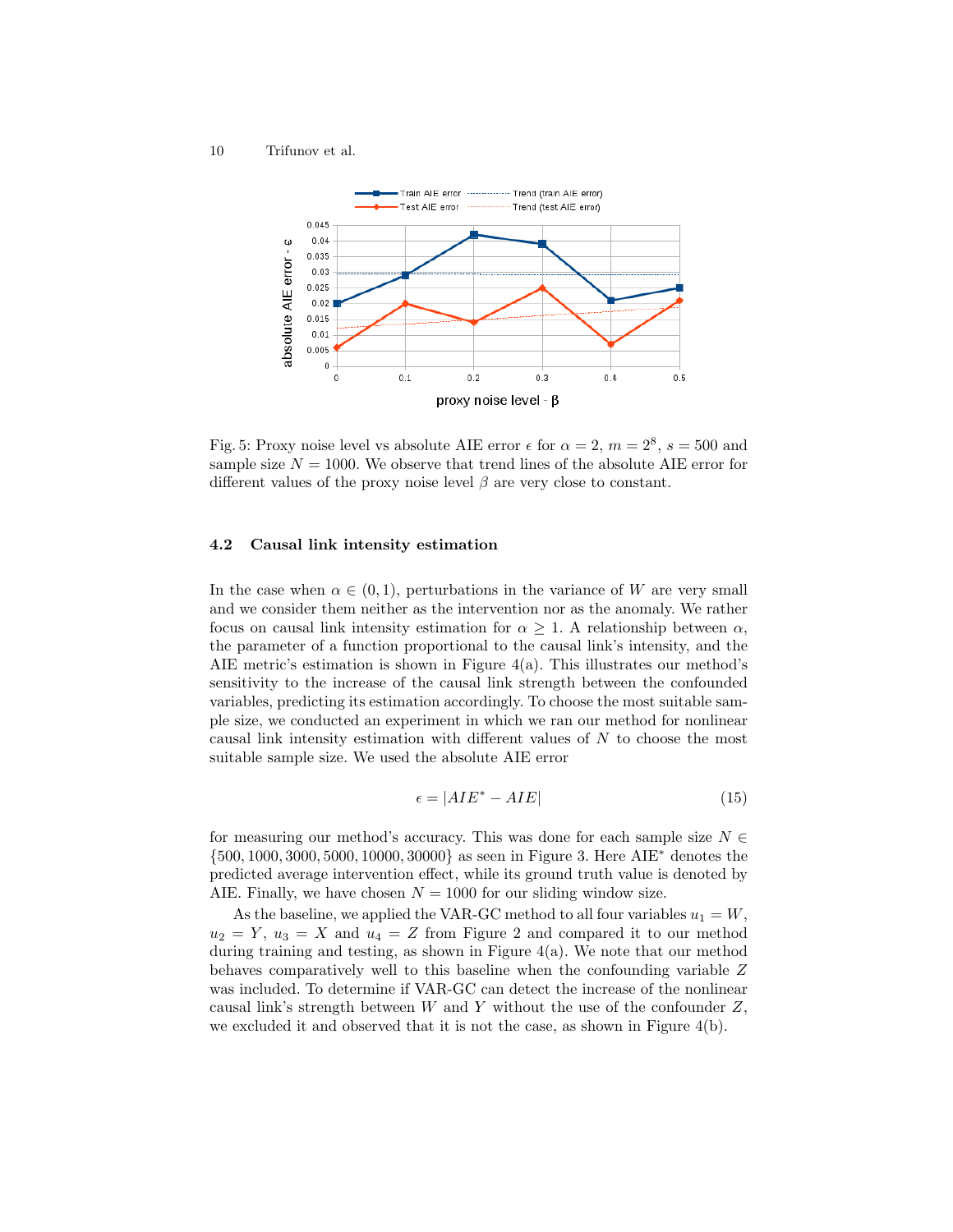

Fig. 6: Anomaly detection for  $\alpha = 3, \beta = 0.3, m = 2^8, s = 500, N = 6000$  and ground truth anomaly with  $\alpha = 7$  positioned at  $t \in \{2500, \ldots, 4499\}$ . Marked samples on the X-axis denote window centres for each sliding window.

#### 4.3 Proxy noise levels

Since the confounder is unobserved, we wanted to ensure that the proxy we are using is not influencing the causal link between  $W$  and  $Y$ . To this end, we have performed a proxy noise level experiment as seen in Figure 5. We observe that, on average, changes in the absolute AIE error, as defined in (15), for different values of the proxy noise level  $\beta$  are constant. Therefore, we conclude that the proxy variable  $X$  is not influencing the causal link between  $W$  and  $Y$ . This means that the hidden confounder  $Z$  is not causing the link between the confounded variables, but that  $W$  is the actual cause of the outcome  $Y$ .

#### 4.4 Anomaly detection in synthetic data

Using a sliding window approach and estimating the AIE of  $W$  on  $Y$ , we propose to detect anomalies in cause-effect relationship intensity between those two variables. We create the anomaly as an increased value of  $\alpha$  in (14) by a certain value  $a \in \mathbb{N}$  in a particular time interval. More precisely, in this interval the outcome variable becomes:

$$
Y_t = 0.7 \cdot Z_t + g^{-((\alpha + a) \cdot (W_t - \mu_w) + \mu_w)} + \epsilon_Y, \text{ for } \epsilon_Y \sim \mathcal{N}(0, 0.1), g \in (0, 1) \tag{16}
$$

Specifically, in our approach a window consisting of 1000 samples is shifted by 100 in each iteration. We train the adapted CEVAE on time series data, as described in the beginning of this section, using data with an intervention on  $W$  i.e. where values of the proxy's periodic component are less than its half, and test on data containing the anomaly. Figure 6 shows our anomaly detection results for the nonlinear coupling between W and Y defined in (14) for  $g = 0.8$ ,  $\alpha = 3$  and  $\alpha = 7$  for the interval containing the anomaly. The AIE estimation in Figure 6 is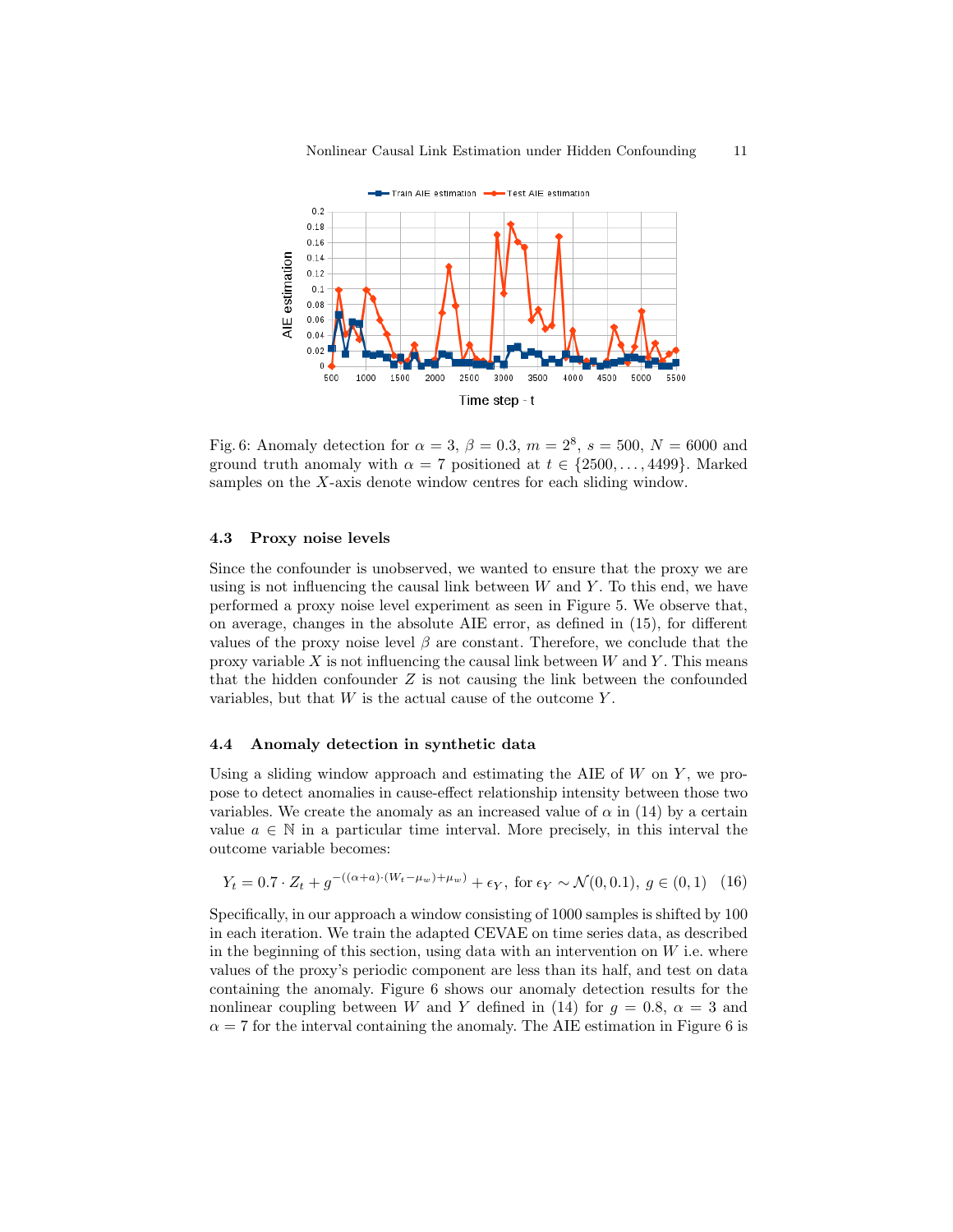depicted after training and testing, where each value on the  $x$ -axis corresponds to each window's centre. Significantly higher AIE intensity from 2200 to about 4000 samples indicates considerable increase in the causal intensity and thus a possible anomaly.

## 5 Conclusion

In this paper, we have extended CEVAE to ecological time series in order to tackle the problem of nonlinear causal inference of variables in the presence of an unobserved confounder. Furthermore, we have shown that the proxy variable is not influencing the causal link between the confounded variables, meaning that the confounder itself is not the cause of the said link. After successfully establishing our method's sensitivity to increase of the causal link intensity on synthetic data, we utilized its estimates to detect anomalies induced by its increase. We used the VAR-GC method as a baseline and obtained better results when the confounder was hidden. To strengthen our method, we intend to incorporate time-delay embeddings as well as recurrent neural networks for time series anomaly detection.

## References

- 1. Barz, B., Rodner, E., Guanche, Y., Denzler, J.: Detecting regions of maximal divergence for spatio-temporal anomaly detection. In: IEEE Transactions on Pattern Analysis and Machine Intelligence. vol. 41, pp. 1088–1101 (2019)
- 2. Cardoso Pereira, J.P.: Unsupervised anomaly detection in time series data using deep learning. Master's thesis, Instituto Superior Tecnico Lisboa (2018)
- 3. Clevert, D.A., Unterthiner, T., Hochreiter, S.: Fast and accurate deep network learning by exponential linear units (elus). arXiv:1511.07289 [cs.LG] (2016)
- 4. Eichler, M.: Causal inference in time series analysis, pp. 327–354. Wiley Series in Probability and Statistics, John Wiley & Sons, United States (2012). https://doi.org/10.1002/9781119945710.ch22
- 5. Fabius, O., van Amersfoort, J.R.: Variational recurrent auto-encoders. arXiv:1412.6581v6 [stat.ML] (2014)
- 6. Geweke, J.: Measurement of linear dependence and feedback between multiple time series. In: Journal of the American statistical association. vol. 77, pp. 304–313 (1982)
- 7. Granger, C.W.J.: Investigating causal relations by econometric models and crossspectral methods. Econometrica - Journal of the Econometric Society 37(3), 424– 438 (1969)
- 8. Kingma, D.P., Adam, J.B.: A method for stochastic optimization. International Conference on Learning Representations (ICLR) (2015)
- 9. Kingma, D.P., Welling, M.: Auto-encoding variational bayes. In: Proceedings of the 2nd International Conference on Learning Representations (ICLR), arXiv: 1312.6114 [stat. ML] (2014)
- 10. Kipf, T., Fetaya, E., Wang, K.C., Welling, M., Zemel, R.: Neural relational inference for interacting systems. In: Internvational Conference on Machine Learning 2018 (ICML), arXiv:1802.04687v2 [stat.ML] (2018)